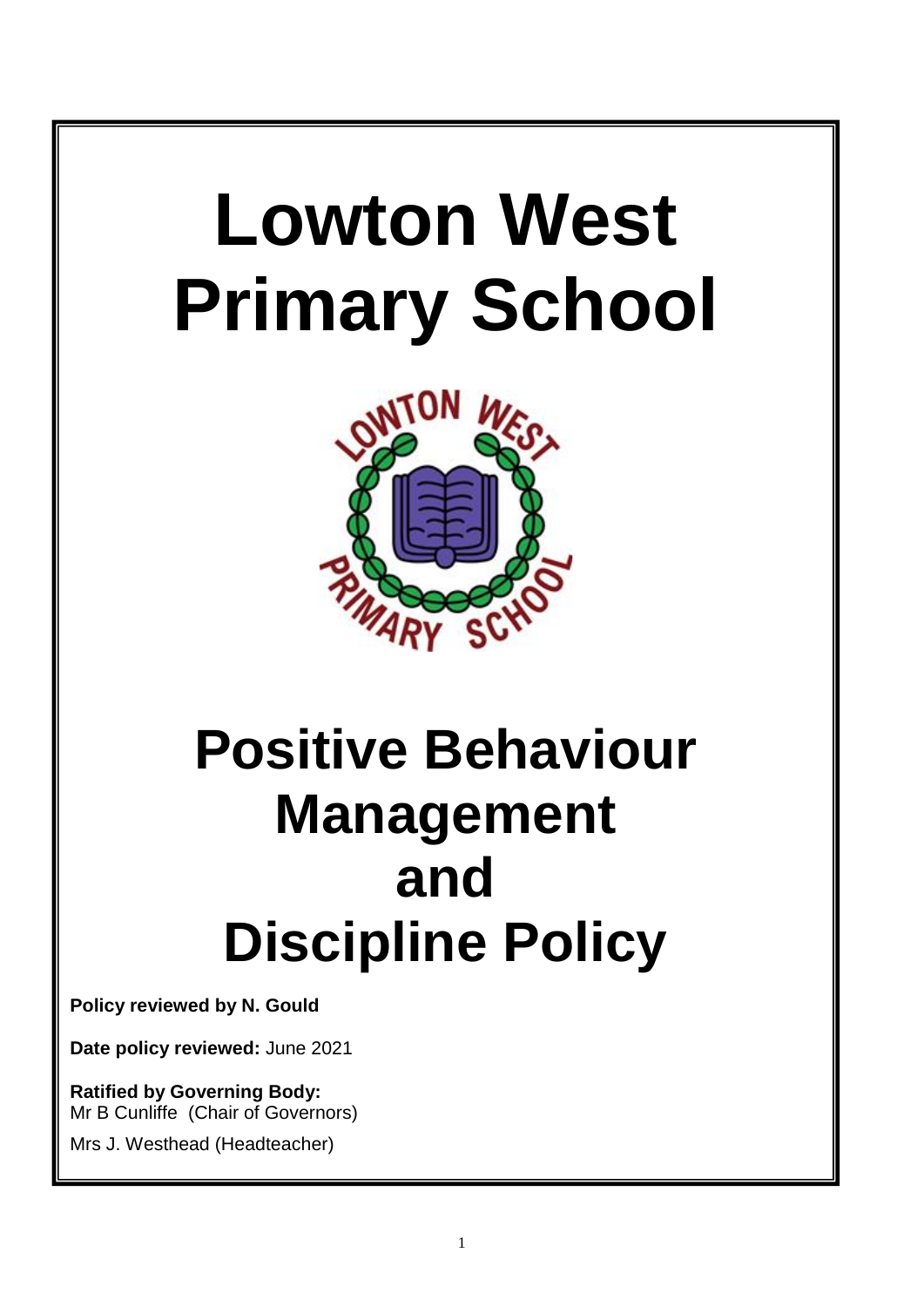## **Lowton West Primary School Positive Behaviour Management and Discipline Policy**

*Aiming High Together*



## **School Vision**

To inspire, achieve and succeed, we will aim high and build dreams and futures together.

## **Mission Statement**

## **Providing the highest quality education, care and support for the whole school community**.

Our mission statement is based on RESPECT:

- $R$  = Recognising the needs of the individual child
- $E =$  Ensuring a unique and engaging curriculum
- $S =$  Supporting each other to learn and achieve
- $P =$  Passionate about providing the highest quality education
- $E =$  Encouraging creativity, self expression and imagination
- $C =$  Creating confident, resilient, life long learners
- $T =$ The voice of everybody is heard

All the above statements help us to understand how we can all make a positive contribution to the school and the wider community.

## **We will do this through our core values:**

- Respect
- Resilience
- Kindness
- Confidence

We also, at Lowton West Primary School, strive to develop and uphold British Values. The five British values that the Government has identified for schools to focus on are: -

- Democracy
- The Rule of Law
- Individual liberty and mutual respect and tolerance of those with different faiths and beliefs
- Developing personal and social responsibility
- Respect for British Institutions

There are more details on how our school demonstrates and develops these British Values in our British Values Policy and on our website.

## **OUR SCHOOL CODE OF CONDUCT:**

- Come to school on time and ready to learn!
- Show respect for others and the environment.
- Listen carefully and follow instructions.
- Always try your best.
- Be honest.
- Be kind, caring and helpful to everyone in school.
- Always be polite and well-mannered.
- Always keep yourself safe and think about the safety of others.
- Always walk around the school building.
- Make sensible choices at all times

The Code of Conduct will be reinforced in assemblies, displayed around school and referred to with the children when necessary.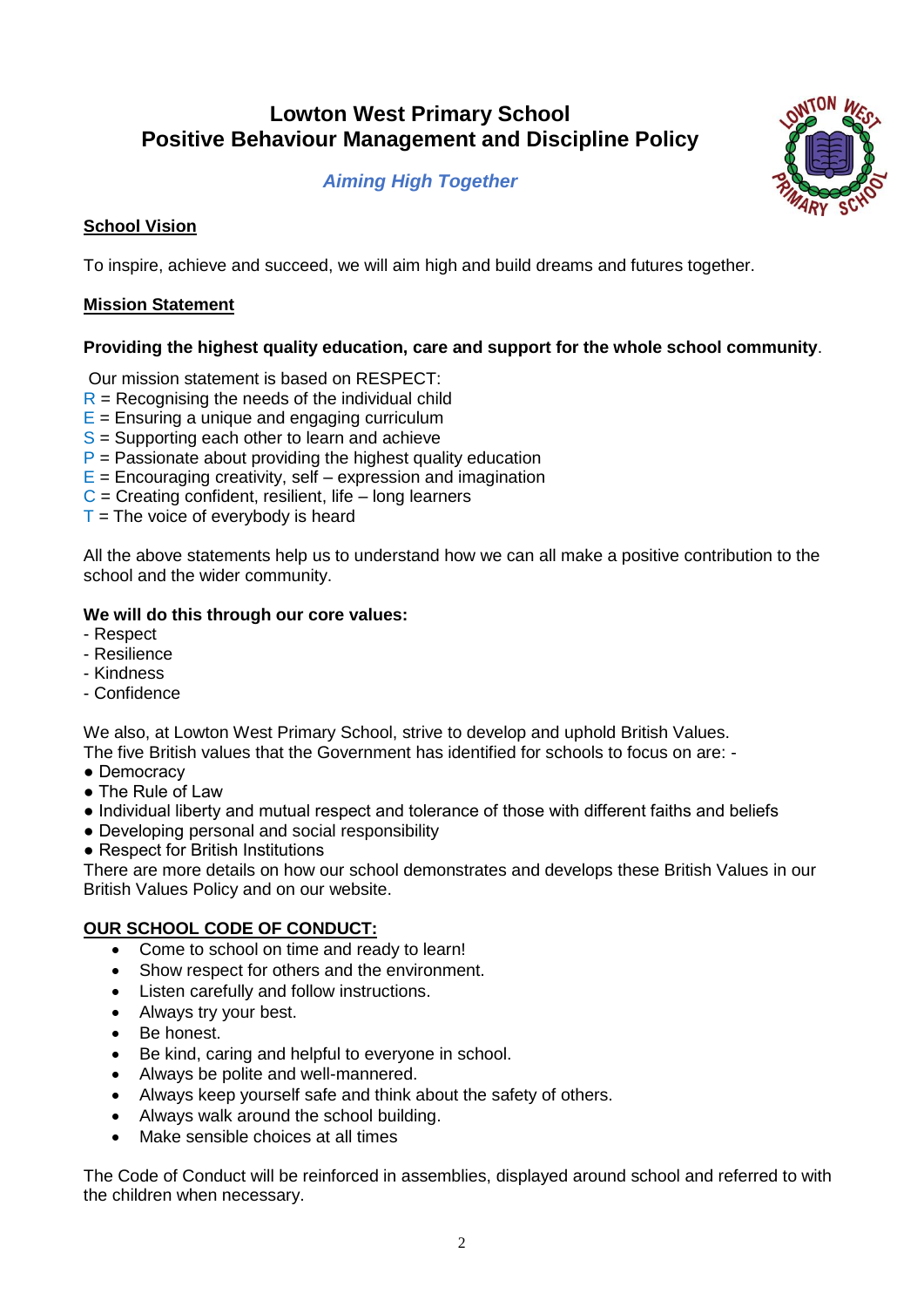## **The Pastoral Care of Pupils Philosophy**

Although there are a number of school rules in place at Lowton West, our Positive Behaviour Management and Discipline policy is not primarily concerned with rule enforcement. It is a means of promoting good relationships, understanding the importance of mental well-being, and the significance of attachment and trauma on behaviour, so that people can work together with the common purpose of helping everyone to learn. This policy supports the school community in aiming to allow everyone to work together in an effective and considerate way.

At Lowton West good behaviour is rewarded and this develops an ethos of kindness and cooperation. This policy is designed to promote good behaviour, rather than merely deter anti-social behaviour.

## **AIMS OF THE POLICY**

- A whole school approach to behaviour and discipline with clearly defined school rules developed with a pupil voice.
- To promote an environment where everyone feels happy, safe and secure.
- **Effective communication systems.**
- Parental involvement active partnership to promote good behaviour.
- Early intervention for developing problems.
- Corporate approach but with due regard for individual circumstances.
- An understanding of the impact of attachment and trauma on pupils' behaviour and emotional well-being.
- Opportunities for responsibility and recognition for non-academic achievement.
- Emphasis placed on the development of self-esteem.
- That every member of the school community feels valued and respected.
- That every member of the school community will be treated fairly and in a consistent way.
- Realistic sanctions consistently and fairly applied.

## **Roles and Responsibilities**

A description of roles and responsibilities for all the members of the school community:

## **Head Teacher**

- To promote good behaviour, self-discipline and respect
- To promote equal opportunities (in line with the school's Equality Policy and Equality Act 2010)
- To prevent bullying (homophobic, gender, sexist, SEND, disabilities, race, religion, culture and cyber)
- To ensure the completion of assigned work.
- To regulate good behaviour
- To maintain and publicise the Behaviour Policy

*" The legal requirement on school leaders and governing bodies to ensure that their behaviour policies are reviewed regularly and that staff, pupils and parents are involved in the process is extremely important and must be observed"*

*(Steer Report rec.7)*

- To effectively communicate the Behaviour policy at least once a year to:
- All registered pupils
- New pupils on entry
- All members of staff, including support staff and students

## **Staff and Governors**

- To lead by example
- To be consistent in dealing with children
- To encourage the aims and values of the school among the children
- To have high expectations of the children
- To meet the educational, social and behavioural needs of the children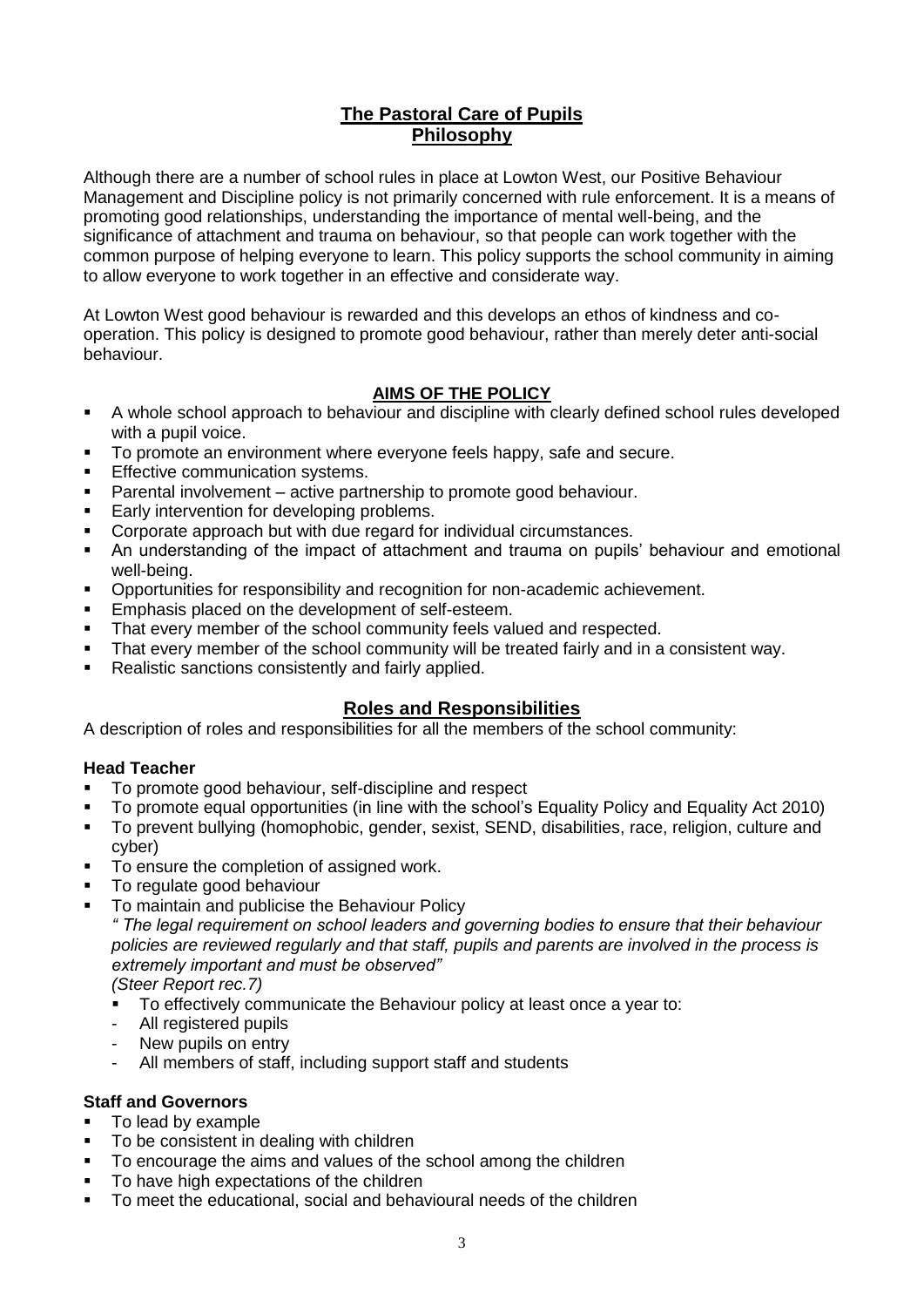- To provide an appropriate curriculum
- Governors are to monitor the rate of exclusions

## **Pupils**

- To support and care for each other
- To respect each others property and work
- To listen to others and respect their opinions
- To take responsibility for their own actions and behaviour
- To do as instructed by all members of staff (teaching and nonteaching)
- To observe 'The Code of Conduct' at all times

## **Parents and Carers**

- To be aware of and support the school's values and expectations
- To ensure that children arrive on time each day and are collected at the
- **•** correct time
- To keep children at home when they are ill
- To provide the school with a written explanation of the reasons for any absence
- To provide the school with an emergency contact number
- To attend any relevant meetings e.g. Parents' evenings, parent workshops

## **IMPLICATIONS:**

## *Movement Around the School*

We aim to ensure that:

- Children walk at all times
- Children move in single file
- Children move and line up sensibly and quietly
- Children are encouraged to visit the toilet at playtime and not during lesson time
- Children are able to gather resources quickly and sensibly
- There is a collective responsibility from all staff for the movement of children throughout the school.

Through praise and encouragement, we aim to emphasise the following positive qualities:

- **Kindness**
- **Tolerance**
- Co-operation
- **•** Consideration
- **Patience**
- **Empathy**
- Honesty
- **Respect**

## *Aggressive Behaviour*

The following behaviour is considered to be unacceptable:

- Bullying *(see Anti-Bullying Policy for further information)*
- **Aggressive games**
- **Swearing**
- **Rudeness**
- **Stealing**
- Telling lies
- **-** Hitting
- Punching
- **Kicking**
- Name calling
- **Inappropriate attitude**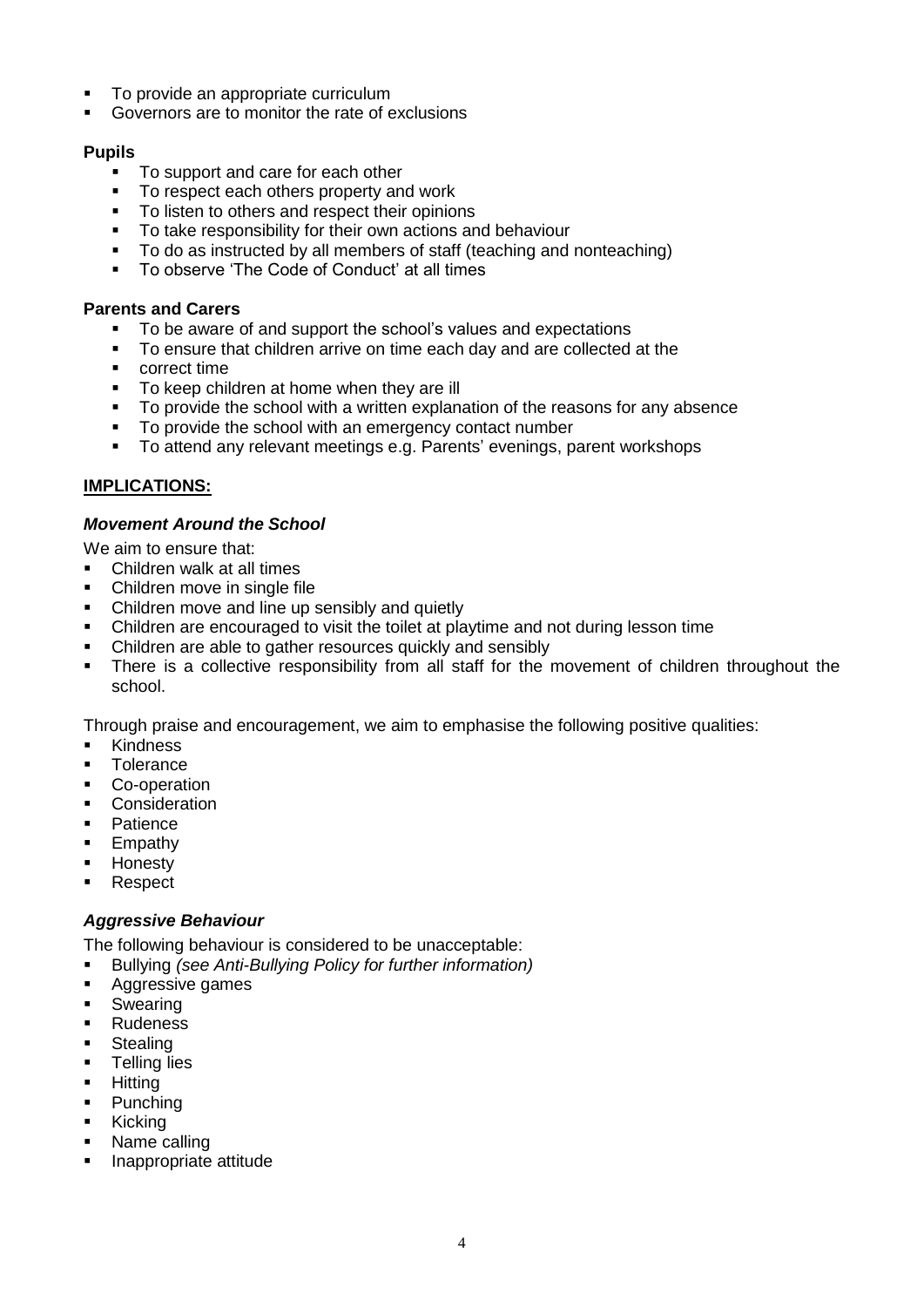## *Self-discipline*

We aim to encourage the children to:

- **Nanage their feelings**
- **Take turns and share**
- **Work independently and co-operatively**
- Work consistently, always giving of their best
- **Make the right choices**
- Be honest
- Respect others and the environment

## *Self-esteem*

We aim to:

- Promote a "Can do" culture
- Provide opportunities for children to work at their own level in order to achieve success
- Help children gain confidence in their own ability
- Motivate children to improve their performance
- Encourage children to take pride in their achievements, sharing their ideas and skills with other.
- Give positive praise for individual successes and achievements

## *Parental Support*

We aim to:

- Welcome parents into school and make them feel valued (open-door policy)
- Clearly define the role of parents in school, matching interests and skills to activities
- Develop good communication between parents and school
- Provide high quality training and support for parents with regard to Positive Behaviour Management and Anti-Bullying (from Wigan TESS team and other external agencies)
- Keep parents informed about their child's behaviour

*These are the ways in which we support parents and we would hope parents support the school by attending any meetings.*

## *Communication*

We aim to:

- Avoid classroom interruptions
- Keep children, staff, parents and governors well informed and involved in policy making as appropriate
- Provide high quality training with regard to Positive Behaviour Management and Anti-Bullying (from TESS Team and other external agencies) for all staff, including teachers, teaching assistants, midday supervisors and Governors.
- Give advance notice where possible
- Assist with good communications by operating as a team
- Hold regular meetings to discuss issues
- Liaise with external agencies as appropriate

## **Anti-Bullying**

At Lowton West Primary School we have a "zero tolerance" approach to bullying. Incidents of bullying will be dealt with very seriously and in accordance with the school's Anti-Bullying Policy.

## **Strategies**

In order to assist with the implementation of our Positive Behaviour Management and Discipline Policy, staff have a number of strategies to follow. These can be found in the Staff Guidance section of this policy.

## **Confrontation**

Staff will endeavour to avoid confrontation with pupils and try to resolve issues successfully in a number of ways and these can be found in the Staff Guidance section of this policy.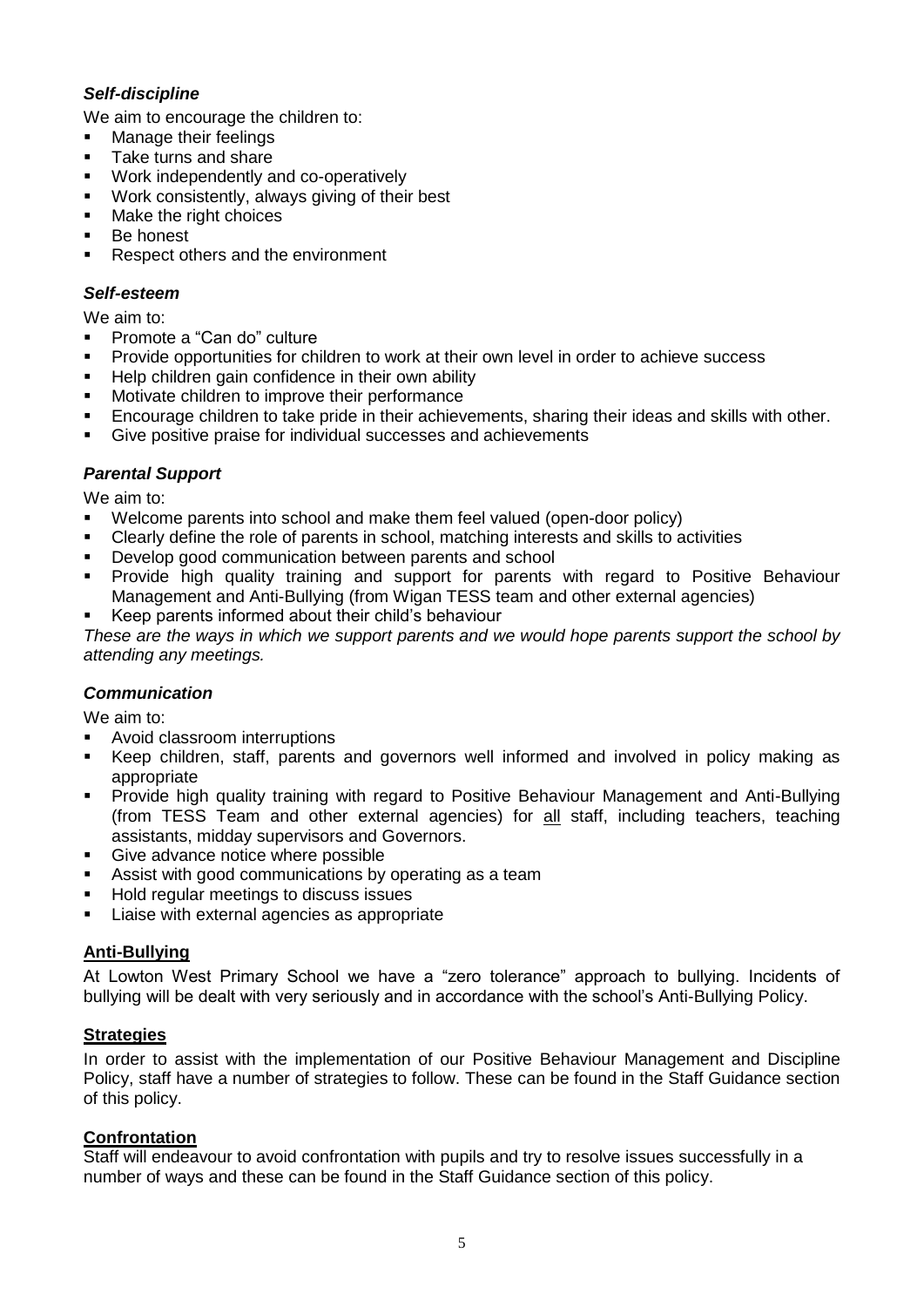## **A Classroom Plan**

Staff will devise a "Classroom Plan" – teachers will adopt rules, consequences and rewards in their classroom and use them everyday consistently.

## **Rules:**

Staff will:

- Develop 3-5 class rules with pupil involvement (giving them ownership) that will be agreed, known and used at all times.
- Refrain from using "don't" but positively phrased rules tell pupils what you want them to do.
- Ensure that rules are child-friendly.
- Display rules and consequences in every classroom.

## **Consequences:**

Staff will:

- Ensure that there is a balance of rewards and consequences and that rewards should outnumber consequences.
- Not have child input.
- "Less is best"- not have too many consequences.
- Have a pastoral file set up in every classroom to record incidents of behaviour, what consequence a pupil has received (action taken) and any follow up. Other information can also be recorded in these pastoral files, including bereavements, family separations etc (This is a good record that can be passed up through the school and evidence to show parents, Head Teacher or external agencies if required).

## **Rewards:**

#### (Individual Rewards)

Staff will:

Never take away rewards from a pupil once they have been given or promised.

(Class Rewards)

Staff will:

- Make these visual for pupils
- Be enthusiastic about these rewards and use them regularly and consistently or they don't work!
- Decide on target behaviour "We are looking for..."
- Display the reward that pupils will achieve as an incentive
- **Promote intrinsic motivation**

## **Rewards**

Teachers will use a range of positive reward strategies. Some of these can include:

- Written praise
- Verbal praise
- Praise pads
- Postcards home
- **Sending pupils to other teachers**
- **E** "Lucky dip" boxes
- "Good Work" book
- **House Point system, certificates, stickers, smiley faces, etc.**
- Merit Award system throughout the whole school Bronze, Silver and Gold. All winners receive a badge and the "Gold" winner receives a trophy which they keep for the week. Children have their photograph displayed in the school entrance and their name is printed in the weekly newsletter.
- Sending pupils to an Assistant Head Teacher for recognition of good work or behaviour.
- Sending pupils to the Deputy Head Teacher for a Deputy Head Teacher's sticker
- Sending pupils to the Head Teacher for a Head Teacher's sticker
- Placing value on achievements e.g. Name in Weekly Newsletter, merits given in Whole School Assembly
- Phone-calls home to parents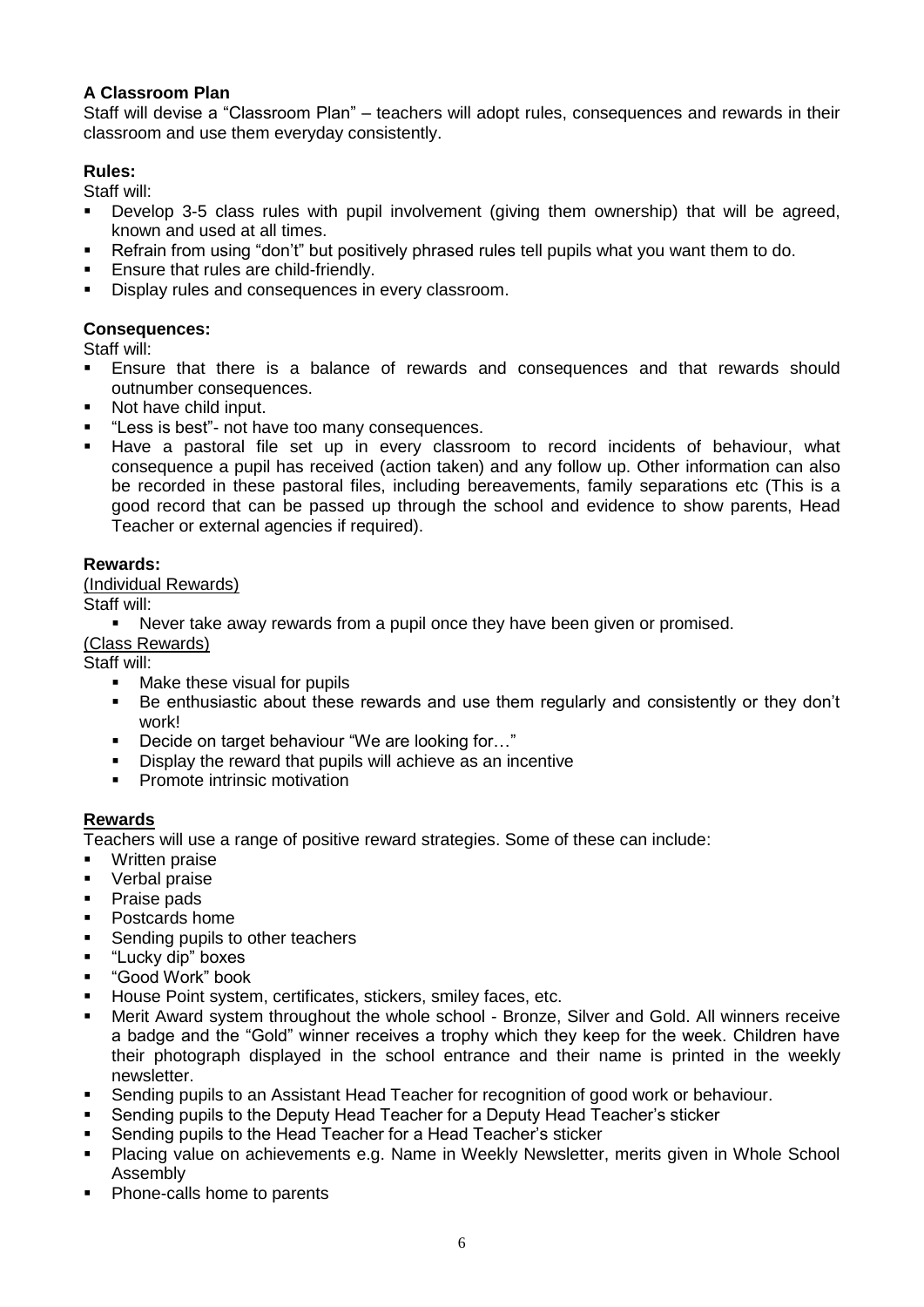- The house with the most house points at the end of each half term will be allowed to come to school in non-uniform for a day
- All children who are well-behaved for a full half term will participate in Fun Time Friday.

## **Sanctions**

The following can be imposed by the class teacher:

- A verbal reprimand appropriate to the child and misbehaviour
- Reasoned explanation of why the behaviour is unacceptable followed by an appropriate sanction
- Child to assist in rectifying the problem they have caused
- **Developmental written comment on work**
- Child sent to another appropriate adult to explain their misbehaviour
- Withdrawal of privilege relative to misbehaviour (including part or all of playtimes)
- Work to be completed in the child's own time eg. playtimes
- Referral to Assistant Head Teachers, Deputy Head Teacher or Head Teacher
- Involvement of parents
- Children who have had three or more detentions for misbehaviour during the half term will not be allowed to participate in Fun Time Friday.
- Each detention for misbehaviour awarded during the half term will result in the loss of 20 minutes of Fun Time Friday.

## *Refer to appendices for further guidance for staff*

## **Lunchtime Welfare**

Every lunchtime there are members of the SLT on duty, to ensure consistency in managing behaviour at lunchtimes:

- All midday supervisors have a copy of the policy
- Midday supervisors receive training from the TESS Team
- Year 5 and 6 pupils are allocated as play buddies and Playleaders to support the younger children at playtimes and lunchtimes
- All midday supervisors follow the "Guidance for Staff" section of this policy

## **Extra-curricular clubs**

Excellent behaviour is also encouraged at extra-curricular clubs. This includes clubs run by staff and also outside providers. If a child displays inappropriate behaviour they will receive a warning. If the inappropriate behaviour continues parents will be informed and the child will not be allowed to continue at the club.

## **Detention**

As part of our Discipline policy at Lowton West, the school can withdraw a child from all or part of playtimes or lunchtimes. All detentions are recorded in a central file and in the pupil pastoral files.

## **Powers to Discipline**

Teachers, teaching assistants and other paid staff with a responsibility for pupils have the power to discipline pupils whose behaviour is unacceptable, who break the school rules or who fail to follow reasonable instruction.

Their power to discipline applies to pupil behaviour in school and outside school, in certain circumstances.

## **Beyond the School Gate**

All pupils are expected to follow the requirements of the Home School Agreement which is signed by the Head Teacher, parents and the child. There are occasions where pupils are off the school premises under the control of the school staff. At all times staff will:

- Maintain good order on transport, educational visits or sporting events
- Secure behaviour which will not threaten the health and safety of pupils, staff or the general public
- Provide reassurance to the public about school's care and control over pupils and thus protect the reputation of Lowton West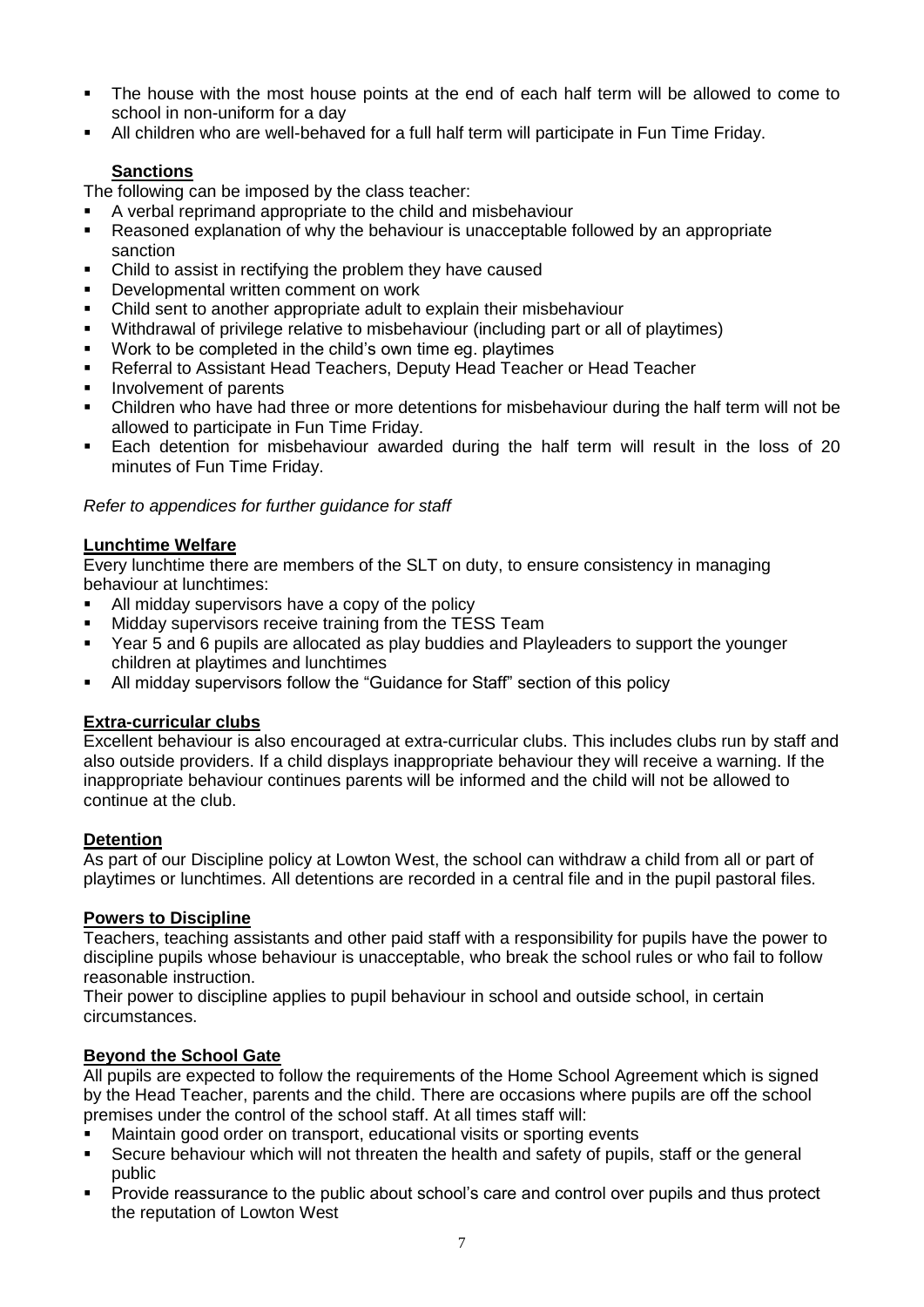Our Discipline policy may also allow teachers to regulate the conduct of pupils when they are off school premises and not under the control of school staff. All pupils are expected to behave in a manner which will not threaten the health and safety of pupils, staff or the general public. This includes:

- On educational visits
- Acceptable use of the Internet, including social media sites
- **Use of digital recording devices**
- Use of mobile phones

*(refer to Anti-Bullying policy)*

Head teachers have a specific statutory power to discipline pupils for misbehaviour outside of the school premises. Sections 90 and 91of the Education and Inspections Act 2006 gives head teachers the power to address pupils' conduct when they are not on school premises and are not under the lawful control or charge of a member of school staff. This can relate to any misbehaviour or bullying incidents occurring anywhere off the school premises, such as on school or public transport or outside the local shops.

Where behaviour outside school is reported to school staff, it should be investigated and acted on. The head teacher should also consider whether it is appropriate to notify the police or anti-social behaviour coordinator in their local authority of the action taken against a pupil. If the misbehaviour could be criminal or poses a serious threat to a member of the public, the police should always be informed.

## **Drug and Alcohol Abuse**

At Lowton West, no child should bring any drug, legal or illegal, to school. If a child needs medication during the school day, the parent or guardian should notify the school and complete the relevant forms for administration of medicines *(see school's Medicines Policy)*. Any medication needed by a child while in school must be taken under the supervision of a teacher or other adult worker.

The school will take very seriously the misuse of any substances such as glue, other solvents or alcohol. Parents or guardians of any child involved will always be notified. Any child who deliberately brings substances into school for the purpose of misuse will be punished by fixed-term exclusion. If the offence is repeated, the child will be permanently excluded, and the police and social services will be informed.

If any child is found to be suffering from the effects of alcohol or other substances, arrangements will be made for that child to be taken home.

It is forbidden for anyone, adult or child, to bring onto the school premises any illegal drugs. Any child who is found to have brought to school any type of illegal substance will be punished by a temporary exclusion. The child will be re-admitted to the school following the fixed term. A parent or guardian of the child will also need to visit the school and discuss the seriousness of the incident with the head teacher. If the offence is repeated the child will be permanently excluded.

If a child is found to have deliberately brought illegal substances into school, and is found to be distributing these to other pupils for money, the child will be permanently excluded from the school. Wigan CYPS, the police and social services will also be informed.

## **Managing pupil transition**

Changing classes, moving to new teachers and new schools can cause pupils and parents anxiety, particularly for some pupils from vulnerable groups such as SEND, looked after and previously looked after pupils. If this is not addressed it can adversely affect pupils' motivation, attitude, attainment and behaviour. Working constructively with parents and others can significantly reduce this stress.

At Lowton West we:

 Ensure that teachers receiving a new class at the beginning of the year are given appropriate information to help the teacher plan work and manage the class;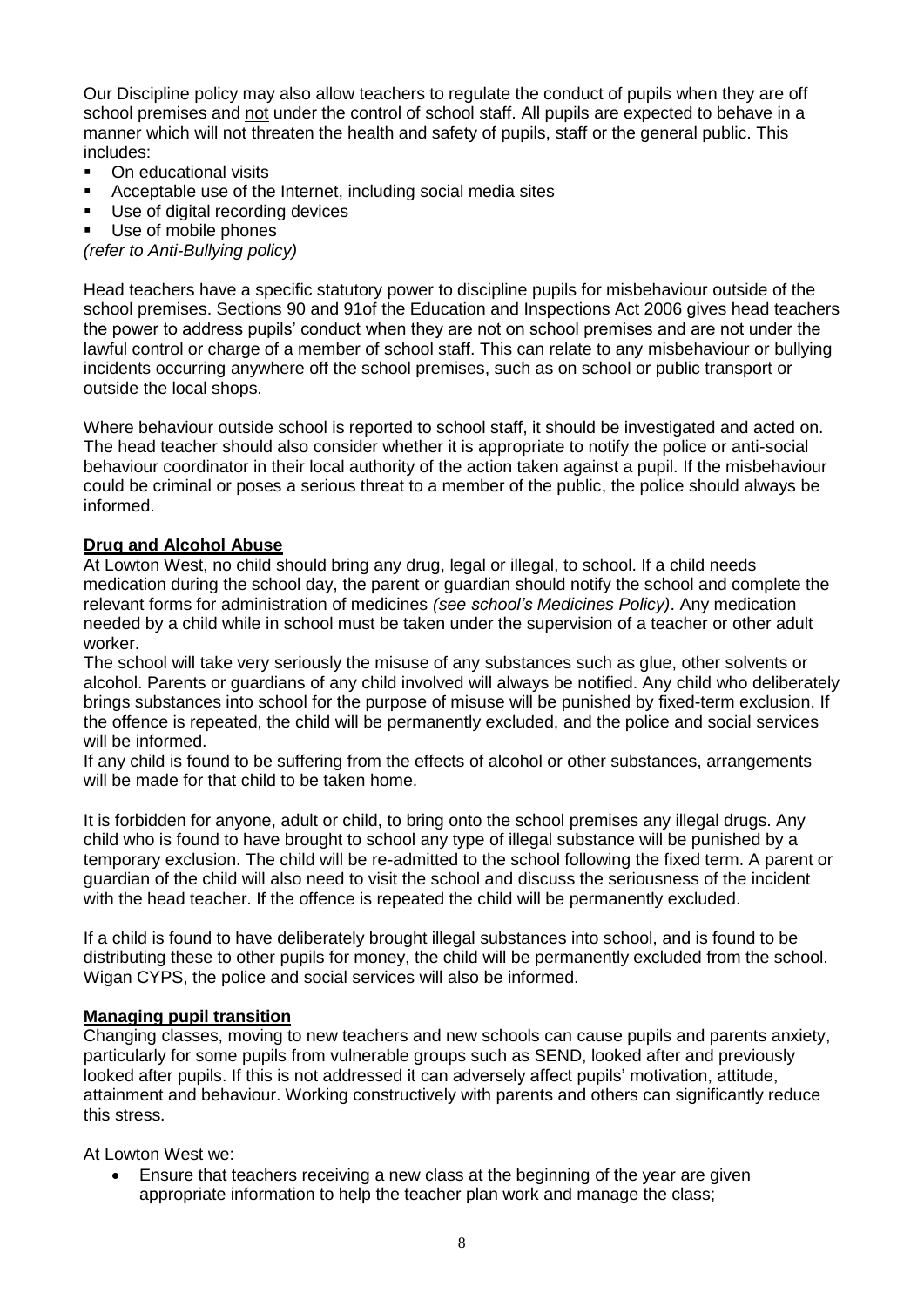- Ensure that the class teachers build on the social, emotional and behavioural skills developed by the previous teacher;
- Hold a "Moving-up" morning in the Summer Term, where pupils spend a morning with their new teacher for the following academic year.
- Ensure Year 6 pupils are involved in transition days and activities with the High School.
- Year 5 and 6 pupils with SEND have additional visits arranged to the High School to meet the school SENCO and other pastoral staff.
- Ensure that any children from vulnerable groups (such as SEND, looked after and previously looked after pupils) have additional meetings with their new teacher and new classroom where appropriate.

## **Supporting children with additional needs**

Any child, at any time during their school, could experience a period of turbulence which may results in unwanted behaviours. For a small number of children, they may have a specific under-lying condition/need which should be taken into account. Approaches used at Lowton West to support these children may include:

- Discussion with the child about their behaviours
- Continued involvement from and liaison with parents
- Close liaison with the SENCO Team, Deputy Headteacher and Assistant Headteachers.
- Quality first teaching
- Work suitable differentiated to match the child's needs
- Providing additional support (eg. TA support, Early Help Review meetings)
- Involving external agencies eg. Educational Psychologist, TESS team, Wigan Family Welfare Service, CAMHS, Restorative Justice, Start Well, Special Guardianship Support Services etc
- Implementation of a behaviour plan (which may include reward/sticker charts, playtime/lunchtime timetables, use of play buddies, giving pupils additional roles and responsibilities etc)
- Providing support through Nurturing Talk sessions, access to sensory support and resources
- Encouraging children to access a time out/chill zone, as a part of teaching children to manage their emotions.
- 1:1 interventions
- Use of social stories

Any approaches used will be reviewed regularly and adapted as necessary.

SEND pupils whose social, emotional and mental health needs present a barrier to achievement will be provided with support through the school's graduated approach.

The SENCO works closely with the school staff, pupil and parents to personalise the support. (*see SEND Policy and School Information Report available on the school website*)

Time Out strategies used within school are an explicit intervention – not a punishment – and should be carefully planned for the individual pupil. Consideration is given to the purpose of this intervention and how it is used within a range of support strategies. This will be documented within the pupil's individual plan. It can be adopted as a supportive approach to allow pupils displaying SEMH needs to access space away from other pupils for a limited period of time. Occasionally, if the pupil is unable to access the provided space as required, it may be necessary to ask other children to vacate the original space. Time Out strategies will only be used when it is in the best interests of all pupils. The school will ensure the health and safety of all pupils and staff. The pupil will remain the responsibility and in the care of at least one member of staff within the designated space (as agreed in the individual pupil's plan).

Support provided will be recorded in a plan e.g. an Individual Behaviour Plan (IBP), Individualised Learning Plan (ILP), Positive Handling Plan, Pastoral Support Programme (PSP) and/ or an Early Help Plan (EH Plan). Following this graduated support, it may be necessary to consider other approaches e.g. an Education, Health and Care Plan (EHCP), attendance at a short stay placement away from the main school site, Exclusion.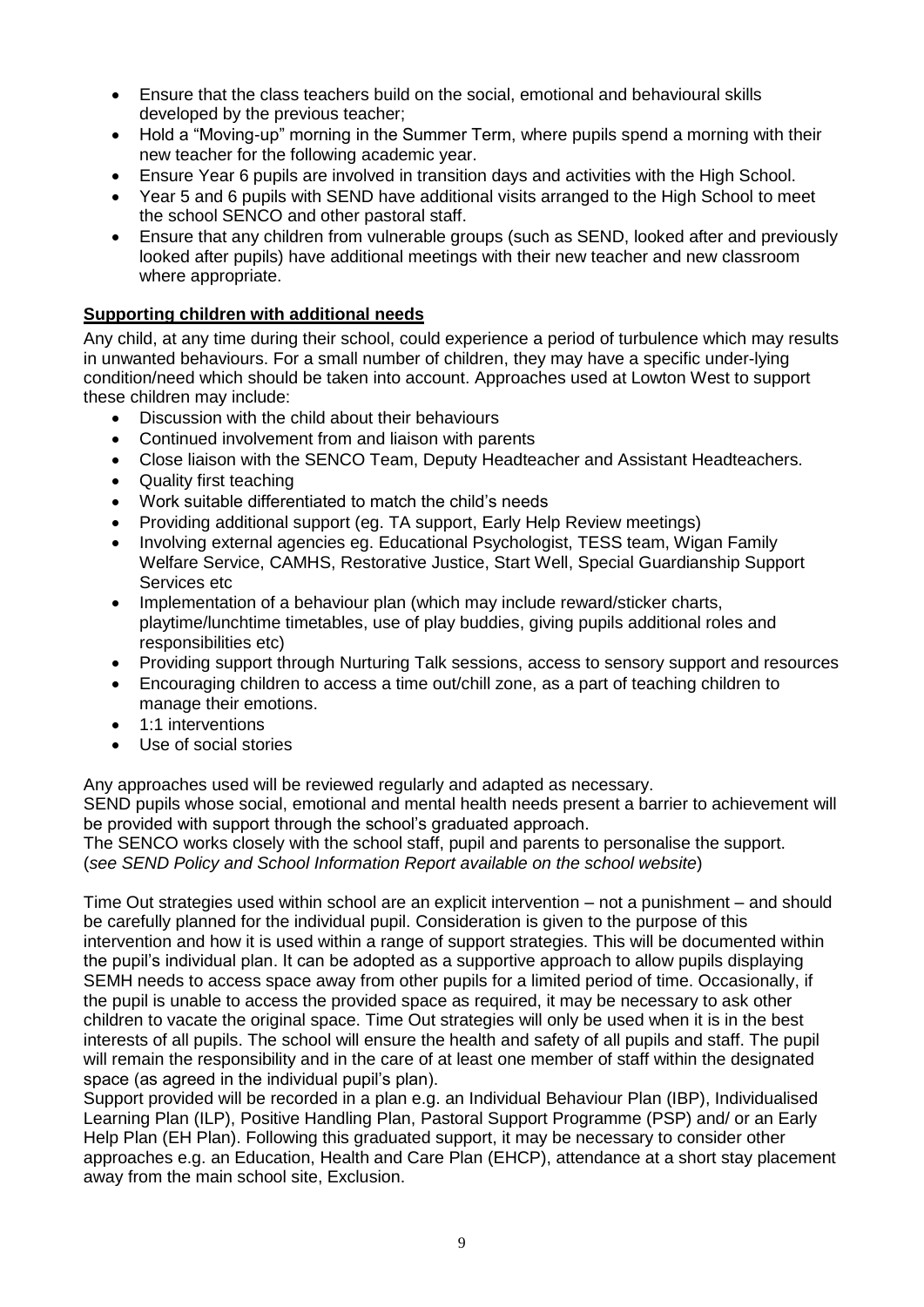## **Exclusions**

We do not wish to exclude any child from school but sometimes this may be necessary. In all cases, the school will refer to the 'Exclusion from maintained schools, academies and pupil referral units in England' - Statutory guidance for those with legal responsibilities in relation to exclusion' - September 2017.

We refer to this guidance in any decision to exclude a child from school. A decision to exclude a child for a fixed period or permanently should be taken only:

- In response to serious breaches of school discipline policy (refer to examples of unacceptable conduct listed in the school Exclusion of Pupils policy); and
- If allowing the pupil to remain in school would seriously harm the education or welfare of the pupil or of others in the school.

The Head Teacher decides whether to exclude a pupil, for a fixed term or permanently, taking into account all the circumstances, the evidence available and the need to balance the interests of the pupil against those of the whole school community.

Following exclusion, parents are contacted immediately where possible. A letter will be sent by post giving details of the exclusion and the date the exclusion ends. Parents have a right to make representations to the Governing Body and the Local Authority as directed in the letter.

If the fixed term exclusion is greater than five days or an accumulation of exclusions exceed five days, a Pastoral Support Plan will be drawn up. This needs to be agreed with the school, pupil and parents.

The Head Teacher keeps a record of any child who is suspended for a fixed-term, or who is permanently excluded.

It is the responsibility of the governing body to monitor the rate of exclusions, and to ensure that the school policy is administered fairly and consistently.

## **Searching pupils and their possessions**

School staff can search pupils **with their consent** for any item.

Head teachers and staff authorised by the head teacher have the power to search pupils or their possessions, **without consent**, where they suspect the pupil has a "prohibited item". Prohibited items are:

- Knives and weapons
- Alcohol
- Illegal drugs
- Stolen items
- Tobacco and cigarette papers
- Fireworks
- Pornographic images
- Any article that has been or is likely to be used to commit an offence, cause personal injury or damage to property
- Any item banned by the school rules which has been identified in the rules as an item which may be searched for

## **Retention**

The school can confiscate items from pupils which are not allowed on school premises.

Eg. Mobile phones (these are to be given to the Year 6 staff, locked in a safe and returned at the end of the school day)

Where the item is inappropriate and a danger to the health and safety of the school community, the school can confiscate it and dispose of it appropriately.

## **Use of reasonable force**

Members of staff have the power to use reasonable force to prevent pupils committing an offence, injuring themselves or others, or damaging property, and to maintain good order and discipline in the classroom.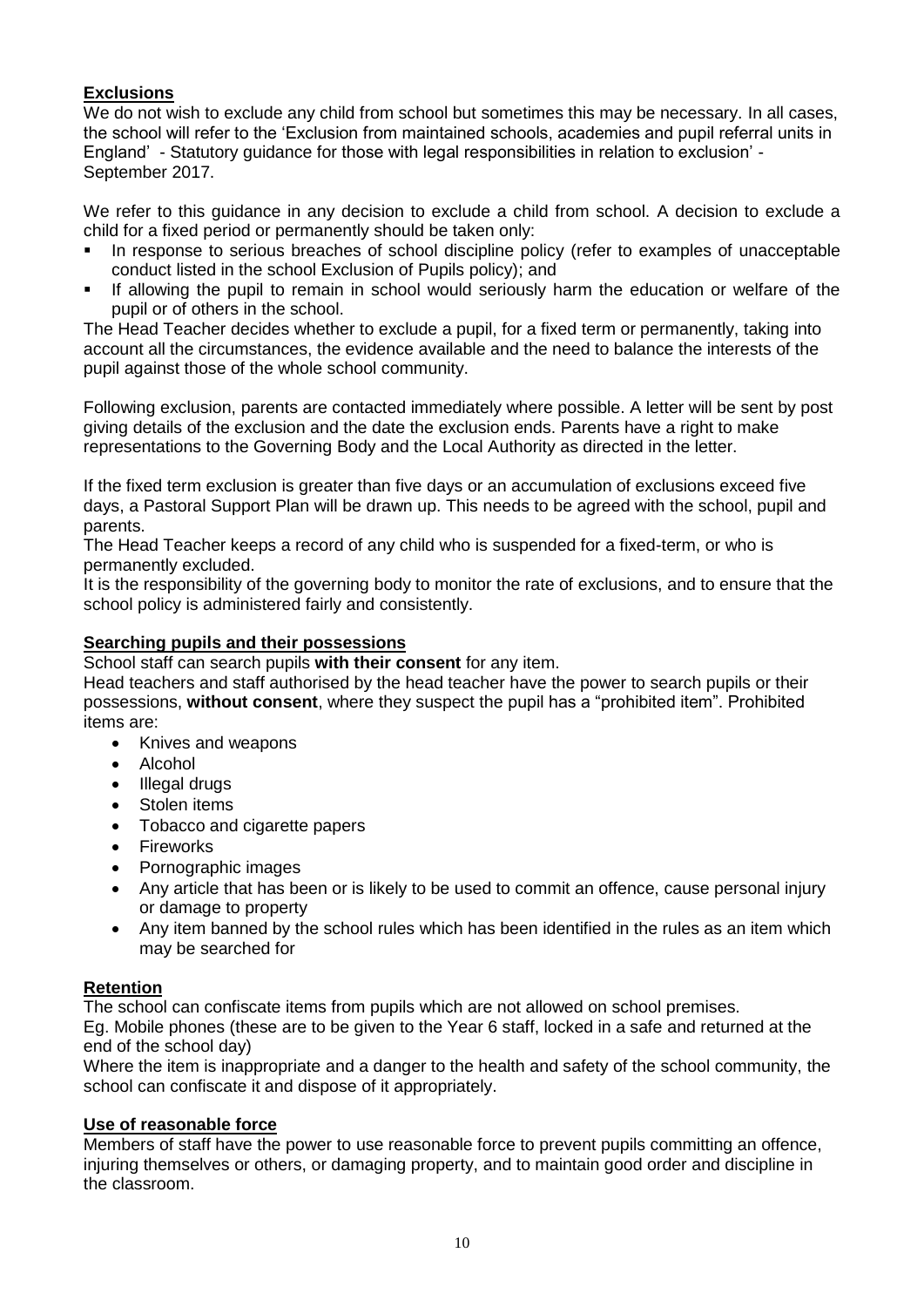The actions of staff will always be in the best interest of the child and are in line with government guidelines on the Use of Reasonable Force. Under no circumstances will physical force or restraint be used as a form of punishment.

Head teachers and staff authorised by the head teacher can use such force as is reasonable when searching a pupil without consent for prohibited items except where the search is for an item banned by the school rules.

All members of staff are regularly updated with regard to government guidance regarding the use of Positive Handling, Physical Intervention and Duty of Care. At Lowton West members of staff have attended "Team Teach" training. This training primarily teaches staff de-escalation strategies, however there will be occasions where a pupil is in danger of hurting themselves or others, in these cases Team Teach teaches restraint.

Staff who have received Team Teach training are:

Mrs Gould (SLT) Mrs Brooks (SLT) Mr Rigby (SLT) Mrs Bartolini Bradley Mrs Cooke Mr Copley Mrs Copley Mrs Culver Miss Green Mrs Meighen Miss Olson Mrs Trickett Mrs Falconer Miss Bailey Mrs Dulhanty Miss Larsen Mr Maguire Mrs Comer Miss Smith Mrs Dean Mrs Higgens Mrs Huntington Mrs Jones Mrs Newton Mrs Mazey Mrs Mulhall Mrs Oxley Mrs Pouncey

Mrs Worthington

At Lowton West any "significant" incidents where a member of staff has used force to control or restrain a pupil will be recorded and reported to the Governing Body.

## **Dealing with allegations of abuse against teachers and other staff**

Allegations of abuse must be taken seriously, but school should ensure they deal with allegations quickly in a fair and consistent way that provides effective protection for the child and supports the person who is the subject of the allegation. All allegations should be reported straight away to the Headteacher, or the Deputy Headteacher in their absence. In cases where the head teacher is the subject of the allegation or concern, the Chair of the Governing Body will be contacted. School will also contact the local authority designated officer (LADO) who is responsible for providing advice and monitoring cases.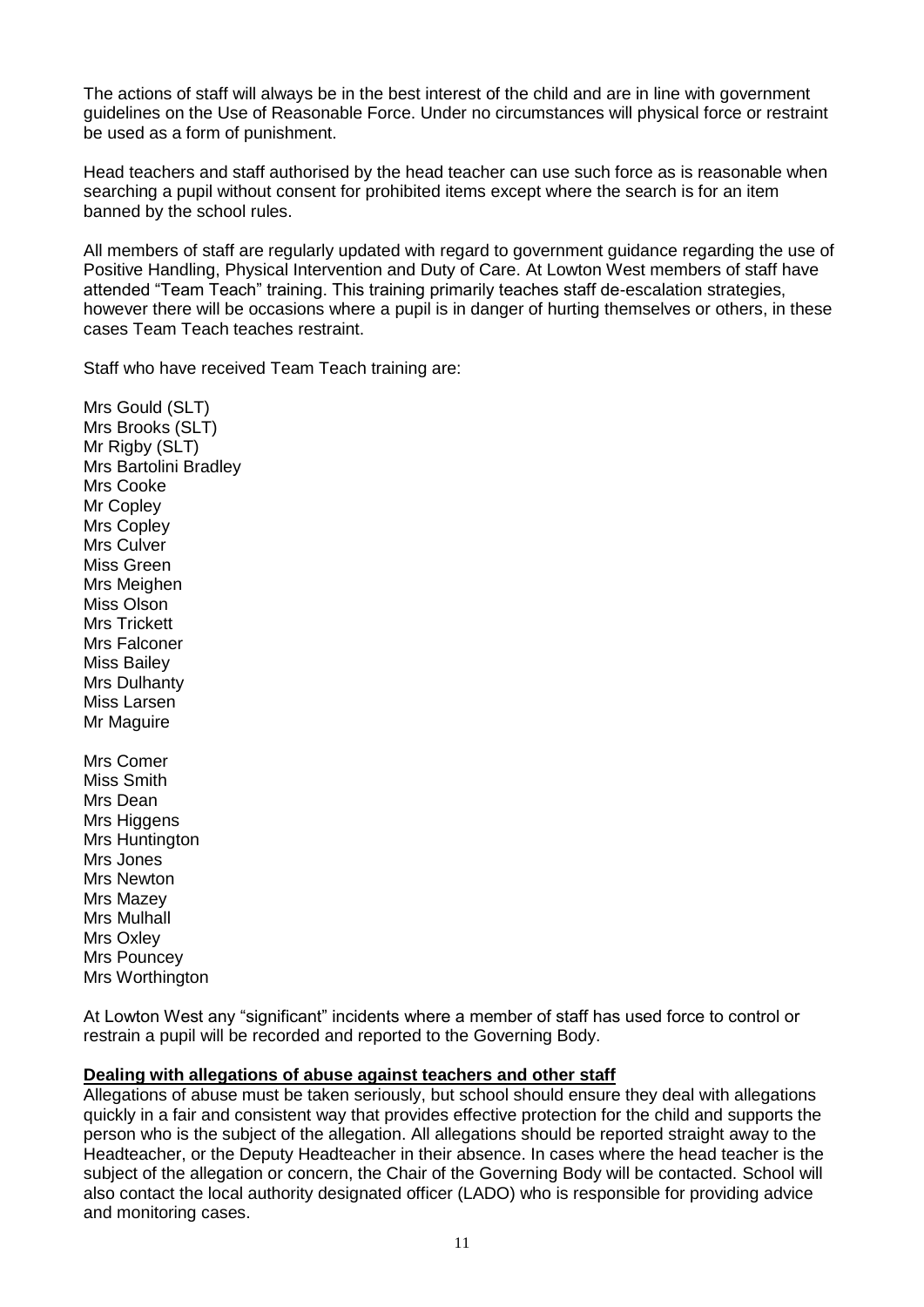Every effort will be made to maintain confidentiality and guard against unwanted publicity while an allegation is being investigated. Suspension will not be used as an automatic response when an allegation has been reported.

Allegations that are found to be malicious will be removed from personnel records and any that are not substantiated, or unfounded or malicious will not be referred to in employer references.

Pupils that have made malicious allegations have breached the school's behaviour policy. The school will therefore consider whether to apply an appropriate sanction which could include temporary or permanent exclusion (as well as referral to the police if there are grounds for believing a criminal offence may have been committed).

*For further guidance refer to the DfE Dealing with Allegations of Abuse against Teachers and other staff.* 

## **Monitoring and review**

The SLT monitors the effectiveness of this policy on a regular basis. The whole school community is involved in the development and review of the behaviour policy through:

#### **Staff and Governors:**

- Training from the TESS Team and other agencies during staff meetings Teachers, Teaching Assistants, Midday Supervisors and Governors invited
- Staff consultation on the draft policy during staff meetings and TA Forums.

#### **Pupils**

- During assemblies
- Positive behaviour is taught, practised and modelled through class-based activities linked to PSHE, RE, Play leaders and play buddies, Circle Time and Nurturing Talk (eg. role-play, drawing, poetry, discussion)
- School Council involvement in the development of the school Code of Conduct
- Pupil questionnaires
- Child-friendly policy using appropriate children's words.

#### **Parents/Carers**

- Parent questionnaires
- Policy available on school website
- Policy to be discussed at the New Intake meeting and included in the New In-take pack for Parents

The Senior Leadership Team monitor the effectiveness of this policy on a regular basis and reports to the governing body on the effectiveness of the policy and, if necessary, makes recommendations for further improvements.

The school keeps a variety of records concerning incidents of misbehaviour. The class teachers record incidents in their pastoral files. Midday supervisors will also keep a record of any incidents that occur during lunchtime for individual children on a behaviour slip. These slips will be given to teachers after lunchtime and kept in the pastoral files as a record.

The governing body will consult with staff, parents and pupils on the school Behaviour policy and review this policy annually. School behaviour records, exclusion and attendance data, SEND records, other records that are kept of serious incidents or detentions will be monitored to ensure that the policy is effective. School may, however, review the policy earlier than this if the government introduces new regulations, or if the governing body receives recommendations on how the policy might be improved.

## **Linking to Other Policies**

Policies include:

**-** Anti-Bullying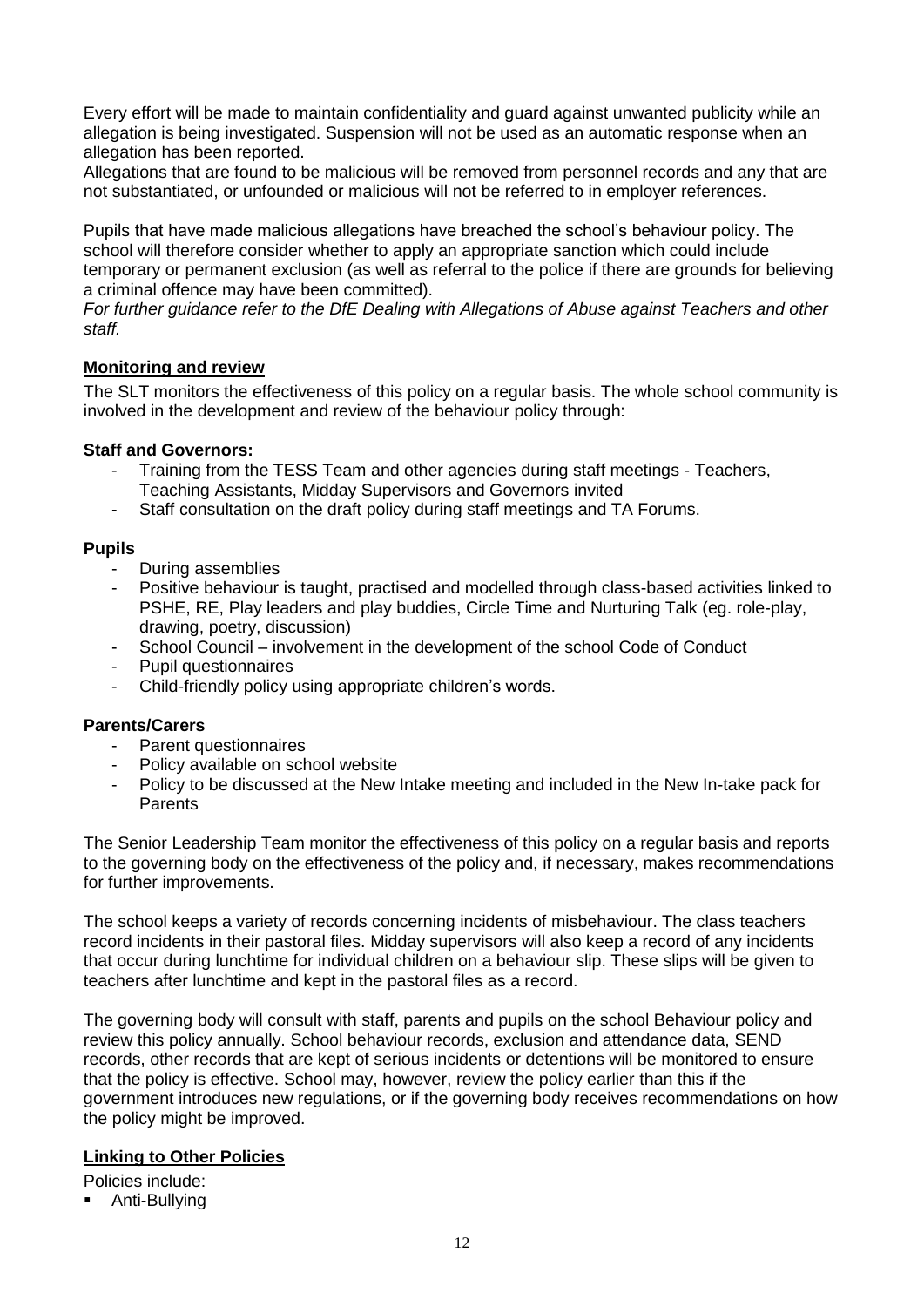- **Teaching and Learning**
- SEND Policy and SEND Information Report (School's Local Offer)
- PSHE&C
- $R$
- **Equality Policy and Plan**
- **Spiritual, Moral, Social and Cultural Development**
- **•** Medicines
- **Supporting Pupils with Medical Conditions**
- **Dealing with staff allegation**
- **Safeguarding and Child Protection Policy**
- **Attendance**
- **Exclusion of Pupils policy**
- **Policy for promoting the educational achievement for looked-after and previously looked-after** children
- **•** Mental Health Policy

These policies in combination will support a coherent system for facilitating a healthy social and learning environment.

| <b>Stage</b>   | <b>Description</b>                                                                                                                                                                                                                                                                                                                                                           | <b>Sanction</b>                                                                                                                                                                                                                                                                                                                  |
|----------------|------------------------------------------------------------------------------------------------------------------------------------------------------------------------------------------------------------------------------------------------------------------------------------------------------------------------------------------------------------------------------|----------------------------------------------------------------------------------------------------------------------------------------------------------------------------------------------------------------------------------------------------------------------------------------------------------------------------------|
| 1a)            | Low level behaviour issues, for example:<br>- off task/ talking when shouldn't be<br>- persistently calling out<br>- distracting others in class<br>- name calling<br>- not following instructions                                                                                                                                                                           | Verbal warning by teacher                                                                                                                                                                                                                                                                                                        |
| 1 <sub>b</sub> | If any of the above behaviours persist                                                                                                                                                                                                                                                                                                                                       | In KS1 and lower KS2 use of green,<br>orange and red "faces" system.<br>In upper KS2 use of green, orange and<br>red "card" system.**                                                                                                                                                                                            |
| 1c)            | Movement and safety around school<br>If children are:<br>- not lining up sensibly and quietly<br>- running in the building<br>- misbehaving in the cloakroom or toilets<br>- not behaving appropriately in the dinner hall<br>eg. coming in and lining up quietly, eating<br>lunch sensibly etc<br>- talking in assemblies<br>- not following instructions on the playground | - Verbal warning by any member of staff<br>Part loss or loss of playtime(s)                                                                                                                                                                                                                                                      |
| 2a)            | Persistent occurrences of stage 1b)<br>(between 3-6 times within a 1-2 week period)<br>Staff record these incidents in a pastoral file<br>eg. meetings with parents                                                                                                                                                                                                          | a) - Continue sanctions as for Stage 1<br>- Class teacher to invite and meet with<br>parents and inform them about their<br>child's behaviour<br>- Inform senior members of staff<br>b) - If this behaviour continues following<br>the above meeting, the child is sent to<br>the Assistant Head, Deputy Head or<br>Headteacher. |

#### **Guidance for staff** *(This list is not exhaustive - it is guidance for staff)*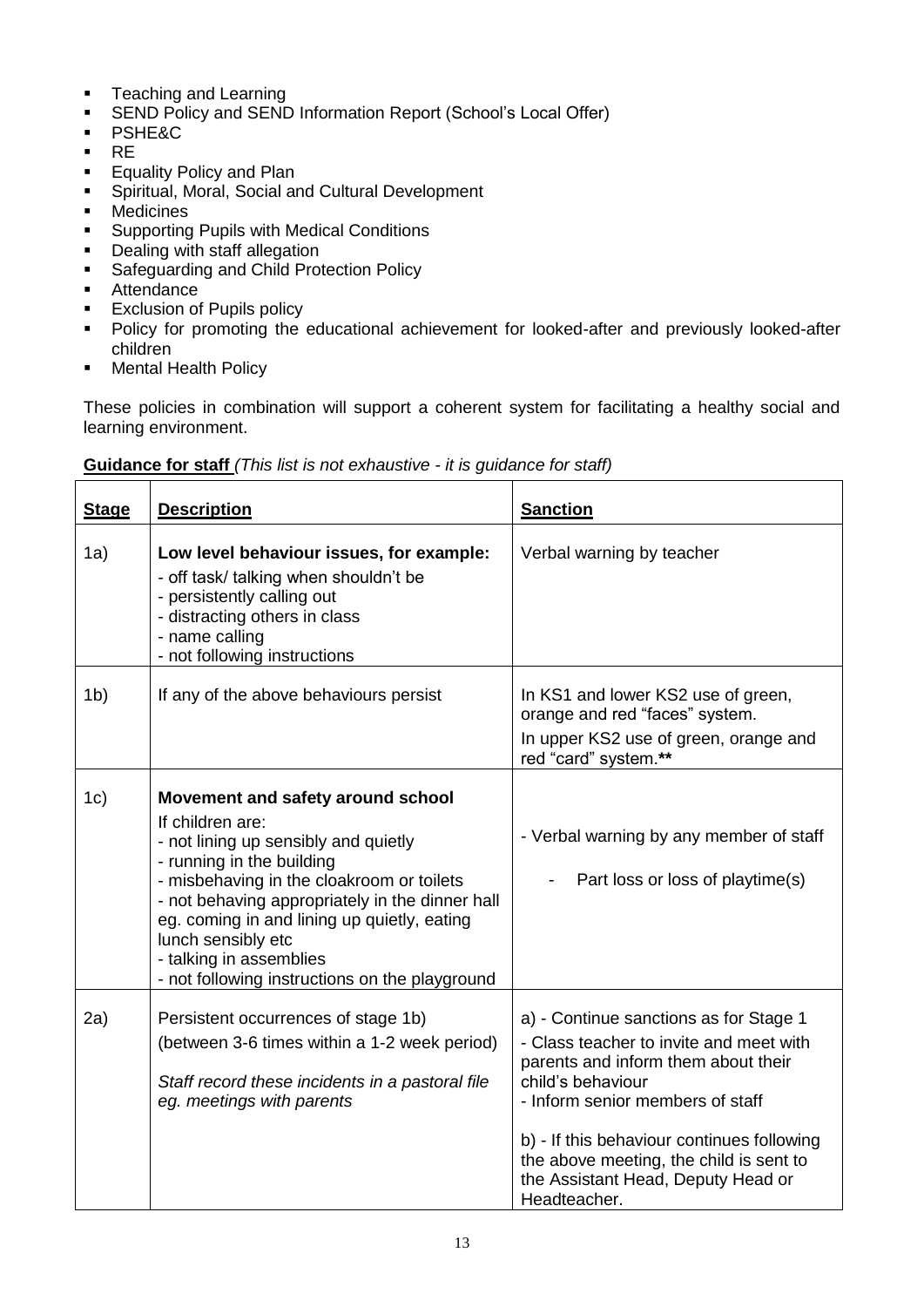| 3) | High level behaviour issues, for example:<br>- Persistent occurrences of Stage 2<br>- Aggressive behaviour towards others eg.<br>kicking, punching, fighting<br>- Swearing<br>- Spitting<br>- Rudeness to staff<br>- Throwing equipment<br>- Bullying<br>- Stealing<br>- Verbally abusive | Sanctions could include:<br>- Inform a member of the SLT<br>- Inform parents (either SLT or class<br>teacher)<br>- Loss of playtime between 1-3 days (or<br>more if necessary)<br>- Isolation table in the classroom<br>- Removal from class eg. working with a<br>TA in another classroom/area<br>- Reasoned explanation of why the<br>behaviour is unacceptable followed by an<br>appropriate reason    |
|----|-------------------------------------------------------------------------------------------------------------------------------------------------------------------------------------------------------------------------------------------------------------------------------------------|-----------------------------------------------------------------------------------------------------------------------------------------------------------------------------------------------------------------------------------------------------------------------------------------------------------------------------------------------------------------------------------------------------------|
| 4) | - Continued/persistent high level behaviour<br>issues from Stage 3 and with no obvious<br>improvement<br>- Aggressive behaviour endangering the<br>safety of others and themselves                                                                                                        | Actions may include some or all of the<br>following:<br>- SLT involvement<br>- SENCO involvement<br>- Inform parents<br>- Involve appropriate external agencies<br>eg. TESS team, Primary Child Mental<br>Health Team, Educational Psychologist,<br><b>School Nurse</b><br>- I.B.P or PSP<br>- Use of appropriate interventions<br>- Use of appropriate rewards and<br>sanctions for the individual child |

5) If persistent high level behaviour continues, temporary or permanent exclusion will be considered. Advice from the Local Authority will be sought and National guidance will be followed.

**\*\*** Green, orange and red "faces" or "card" system- All the children's names start off on a green smiley face/ card. If pupils carry out a "low level behaviour" they are issued a verbal warning by their class teacher. If this behaviour is repeated their name is then moved to the orange card. Children are then continually encouraged to move back to green. However, if their behaviour does not improve they move to red and the child will miss a playtime.

NB. If children are on orange they do have a "chance" to move back to green. Once a child is on red they cannot move back. After they have missed a playtime they go straight back to green in the next session.

If deemed necessary, a sanction can be put into place immediately, either inside the school building or on the playground/ field. Verbal warnings/ sanctions can be given to children when they are outside on the playground/ field (without the use of the face/ card system).

## Missing playtimes:

AM playtime- pupils are asked to go to the Resource area near Year 3 where they will be supervised by a member of staff (this is on a rota). This will be an opportunity for them to think about their behaviour and they will either complete a sheet on "What I should do in the future", "How will I behave in the future" or rewrite the school Code of Conduct (these sheets will be differentiated for different age groups and abilities of pupils). This will be taken back to the class teacher and kept in the pastoral files. This could also be an opportunity for a child to write a letter of apology or finish off class work that was not completed due to inappropriate behaviour

## **NB. When children are returned to class they must have their snack and have the opportunity to go to the toilet.**

\*\*Due to the school's Covid-19 risk assessment currently in place, all detentions will currently take place in class bubble supervised by staff from own year group.